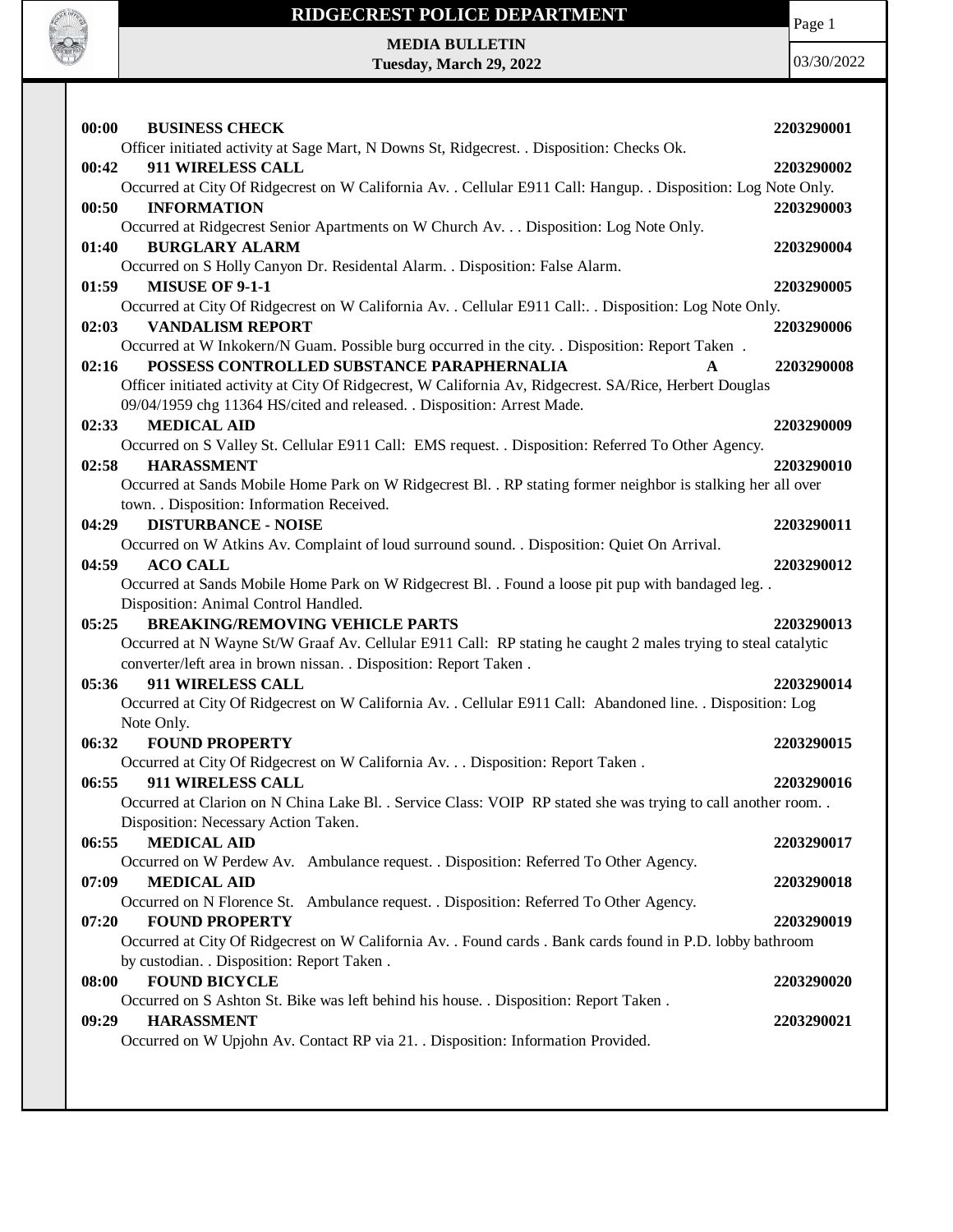

Page 2

**MEDIA BULLETIN Tuesday, March 29, 2022**

| <b>TRAFFIC STOP</b><br>09:47                                                                                                                                                                                           | 2203290022 |
|------------------------------------------------------------------------------------------------------------------------------------------------------------------------------------------------------------------------|------------|
| Officer initiated activity at N Downs St, Ridgecrest. (Hundred block.). . Disposition: Citation.                                                                                                                       |            |
| 09:56<br><b>THEFT</b>                                                                                                                                                                                                  | 2203290023 |
| Occurred on W Bataan Av. CALL RP/states a 2 seater orange go kart frame stolen from the property a couple                                                                                                              |            |
| weeks ago. . Disposition: Information Provided.                                                                                                                                                                        |            |
| 10:07<br><b>PATROL CHECK</b>                                                                                                                                                                                           | 2203290024 |
| Officer initiated activity at Skate Park, E French Av, Ridgecrest. . Disposition: Checks Ok.                                                                                                                           |            |
| <b>TRAFFIC STOP</b><br>10:08                                                                                                                                                                                           | 2203290025 |
| Officer initiated activity at E Garnet Av, Ridgecrest. (Hundred block.). . Disposition: Citation.                                                                                                                      |            |
| DRIVING ON SUSPENDED LICENSE<br>10:13                                                                                                                                                                                  | 2203290026 |
| Officer initiated activity at W Haloid Av, Ridgecrest. (Hundred block.) SA/ Sanchez, Cesar 12/17/1998 Chg.                                                                                                             |            |
| 14601.1(a) VC / CITED AND RELEASED. . Disposition: Arrest Made.                                                                                                                                                        |            |
| <b>BATTERY</b><br>10:31                                                                                                                                                                                                | 2203290027 |
| Occurred on E Wilson Av. RP states he was just assulted by his father in law                                                                                                                                           |            |
| SA/ Rice, Matthew Chg. 243(a) PC Cited and released. . Disposition: Arrest Made.                                                                                                                                       |            |
| <b>CONTACT CITIZEN</b><br>10:43                                                                                                                                                                                        | 2203290028 |
| Occurred at Sands Mobile Home Park on W Ridgecrest Bl. . RP states she had a dog this morning and a female<br>that is UI came to her door asking for her dog and had three kids in the car. . Disposition: Information |            |
| Received.                                                                                                                                                                                                              |            |
| 10:46<br><b>ATTEMPT TO CONTACT</b>                                                                                                                                                                                     | 2203290029 |
| Occurred on S McCall St. RP req to ATC should be driving a baby blue toyota sequioa. . Disposition:                                                                                                                    |            |
| Negative Contact.                                                                                                                                                                                                      |            |
| 10:49<br><b>CONTACT CITIZEN</b>                                                                                                                                                                                        | 2203290030 |
| Occurred at City Of Ridgecrest on W California Av. . Rp will be in the lobby would like to speak with an officer.                                                                                                      |            |
| . Disposition: Necessary Action Taken.                                                                                                                                                                                 |            |
| <b>ASSAULT WITH A DEADLY WEAPON REPORT</b><br>10:59                                                                                                                                                                    | 2203290031 |
| Occurred at Burroughs High School on E French Av. Disposition: Report Taken .                                                                                                                                          |            |
| <b>CONTACT CITIZEN</b><br>11:06                                                                                                                                                                                        | 2203290032 |
|                                                                                                                                                                                                                        |            |
|                                                                                                                                                                                                                        |            |
| Occurred at City Of Ridgecrest on W California Av. . Rp would like contact via 21 by P11. . Disposition:<br>Information Provided.                                                                                      |            |
| <b>CONTACT CITIZEN</b><br>11:11                                                                                                                                                                                        | 2203290033 |
| Occurred at City Of Ridgecrest on W California Av. . RP req to speak to P5. . Disposition: Information                                                                                                                 |            |
| Received.                                                                                                                                                                                                              |            |
| 11:26<br><b>CONTACT CITIZEN</b>                                                                                                                                                                                        | 2203290034 |
| Occurred on W Wilson Av. Contact via 21. . Disposition: Information Provided.                                                                                                                                          |            |
| <b>Mental Health Evaluation</b><br>11:27                                                                                                                                                                               | 2203290035 |
| Occurred on N Inyo St. . Disposition: Checks Ok.                                                                                                                                                                       |            |
| <b>CONTACT CITIZEN</b><br>11:37                                                                                                                                                                                        | 2203290036 |
| Occurred at City Of Ridgecrest on W California Av. Disposition: Information Received.                                                                                                                                  |            |
| 911 WIRELESS CALL<br>11:51                                                                                                                                                                                             | 2203290037 |
| Occurred at City Of Ridgecrest on W California Av. Child playing with the phone. Disposition: Necessary                                                                                                                |            |
| Action Taken.                                                                                                                                                                                                          |            |
| <b>SUSPICIOUS PERSON</b><br>12:09                                                                                                                                                                                      | 2203290038 |
| Occurred at Petroglyph Park on E French Av. . Three WMA at the park drinking beer at the tables. WMA's/                                                                                                                |            |
| older / one has green or black beanie. . Disposition: Warning (Cite/Verbal).                                                                                                                                           |            |
| <b>FOUND PROPERTY</b><br>12:24                                                                                                                                                                                         | 2203290039 |
| Occurred at Leroy Jackson Park on E Coso Av/E Las Flores Av. . Found keys at softball fields. . Disposition:<br>Report Taken.                                                                                          |            |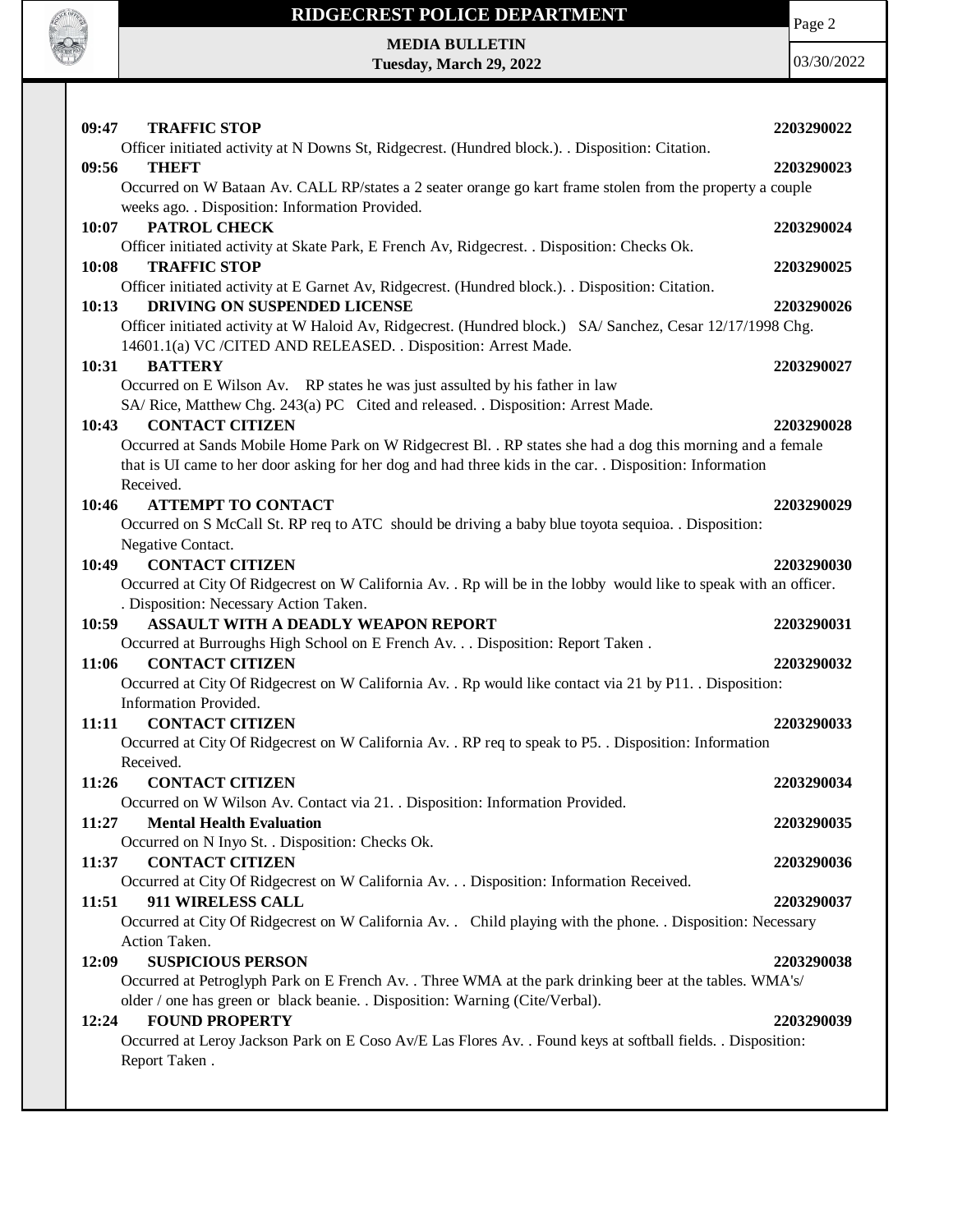

**MEDIA BULLETIN Tuesday, March 29, 2022** Page 3

| 911 HANG UP<br>12:27                                                                                                                     | 2203290040 |
|------------------------------------------------------------------------------------------------------------------------------------------|------------|
| Occurred at Santiago Ridgecrest Estates on W Ward Av. . Service Class: RESD 911 hangup. . Disposition:                                   |            |
| Necessary Action Taken.                                                                                                                  |            |
| 911 WIRELESS CALL<br>12:34                                                                                                               | 2203290041 |
| Occurred at City Of Ridgecrest on W California Av. Open line silence/Unable to call back due to 911 prefix                               |            |
| Disposition: Log Note Only.                                                                                                              |            |
| <b>SUSPICIOUS PERSON</b><br>12:35                                                                                                        | 2203290042 |
| Occurred on E Robertson Av. (Hundred block.) RP states theres a suspicous subject running through the                                    |            |
| garage and went inside a residence through the back door/subj is wearing blue jeans/blue button up                                       |            |
| shirt/bald. . Disposition: Checks Ok.                                                                                                    |            |
| <b>INFORMATION</b><br>12:38                                                                                                              | 2203290043 |
| Occurred at City Of Ridgecrest on W California Av. . RP called back and said the subject at the residence                                |            |
| possibly lives there. . Disposition: Necessary Action Taken.                                                                             |            |
| <b>TRAFFIC STOP</b><br>13:09                                                                                                             | 2203290044 |
| Officer initiated activity at E Bowman Rd, Ridgecrest. (Hundred block.). . Disposition: Warning (Cite/Verbal).<br><b>CONTACT CITIZEN</b> |            |
| 13:20<br>Occurred on N Peg St. RP requesting someone talk to her neighbor about moving her trash cans- she would                         | 2203290045 |
| like for her not to move them anymore. . Disposition: Information Provided.                                                              |            |
| <b>CONTACT CITIZEN</b><br>13:27                                                                                                          | 2203290046 |
| Occurred at Paul & Sons Automotive on W Ridgecrest Bl. . wants to speak with an Officer -@ Paul and Sons. .                              |            |
| Disposition: Referred To Other Agency.                                                                                                   |            |
| <b>CONTACT CITIZEN</b><br>13:29                                                                                                          | 2203290047 |
| Occurred on E Yellow Aster Av. Contact via 21. . Disposition: Information Provided.                                                      |            |
| 13:29<br><b>WELFARE CHECK</b>                                                                                                            | 2203290048 |
| Occurred on W Coral Av. Rp would like a welfare check. . Disposition: Negative Contact.                                                  |            |
| <b>911 WIRELESS CALL</b><br>13:29                                                                                                        | 2203290049 |
| Occurred at City Of Ridgecrest on W California Av. . RP stated he did not need police fire or medical                                    |            |
| Disposition: Log Note Only.                                                                                                              |            |
| <b>FRAUDULENT REPORT</b><br>13:53                                                                                                        | 2203290050 |
| Occurred at City Of Ridgecrest on W California Av. . Rp in lobby would like to file a fraud report. . Disposition:                       |            |
| Necessary Action Taken.                                                                                                                  |            |
| <b>UNWANTED SUBJECT</b><br>14:11                                                                                                         | 2203290051 |
| Occurred at Red Rock Liquor on E California Av. . WMA/blue pants, blue shirt, white socks, sleeping in the                               |            |
| driveway and hes blocking traffic from coming into the parking lot/rp attempted to contact him to get him to                             |            |
| move but the subject just "growled" at her. . Disposition: Warning (Cite/Verbal).                                                        |            |
| <b>RUNAWAY JUVENILE</b><br>14:20                                                                                                         | 2203290052 |
| Occurred on S Sims St. last seen in a white shirt/blue jeans/black shoes/rp states he ran away on saturday to a                          |            |
| friends house and rp has since contacted the friend that says he doesnt know where is now. Disposition:                                  |            |
| Report Taken.                                                                                                                            |            |
| <b>CONTACT CITIZEN</b><br>14:23<br>Occurred at City Of Ridgecrest on W California Av. Disposition: Information Provided.                 | 2203290053 |
| 15:05<br><b>TICKET SIGN OFF</b>                                                                                                          | 2203290054 |
| Occurred at City Of Ridgecrest on W California Av. . Rp in lobby fees paid. . Disposition: Necessary Action                              |            |
| Taken.                                                                                                                                   |            |
| 15:10<br><b>ABANDONED VEHICLE</b>                                                                                                        | 2203290055 |
| Occurred on W Reeves Av. rp states the vehicle has been there since the weekend, its parked on the street in                             |            |
| front of the business/There are flies all around it, it looks beat up and the sterio is sitting on the seat                              |            |
|                                                                                                                                          |            |
|                                                                                                                                          |            |
|                                                                                                                                          |            |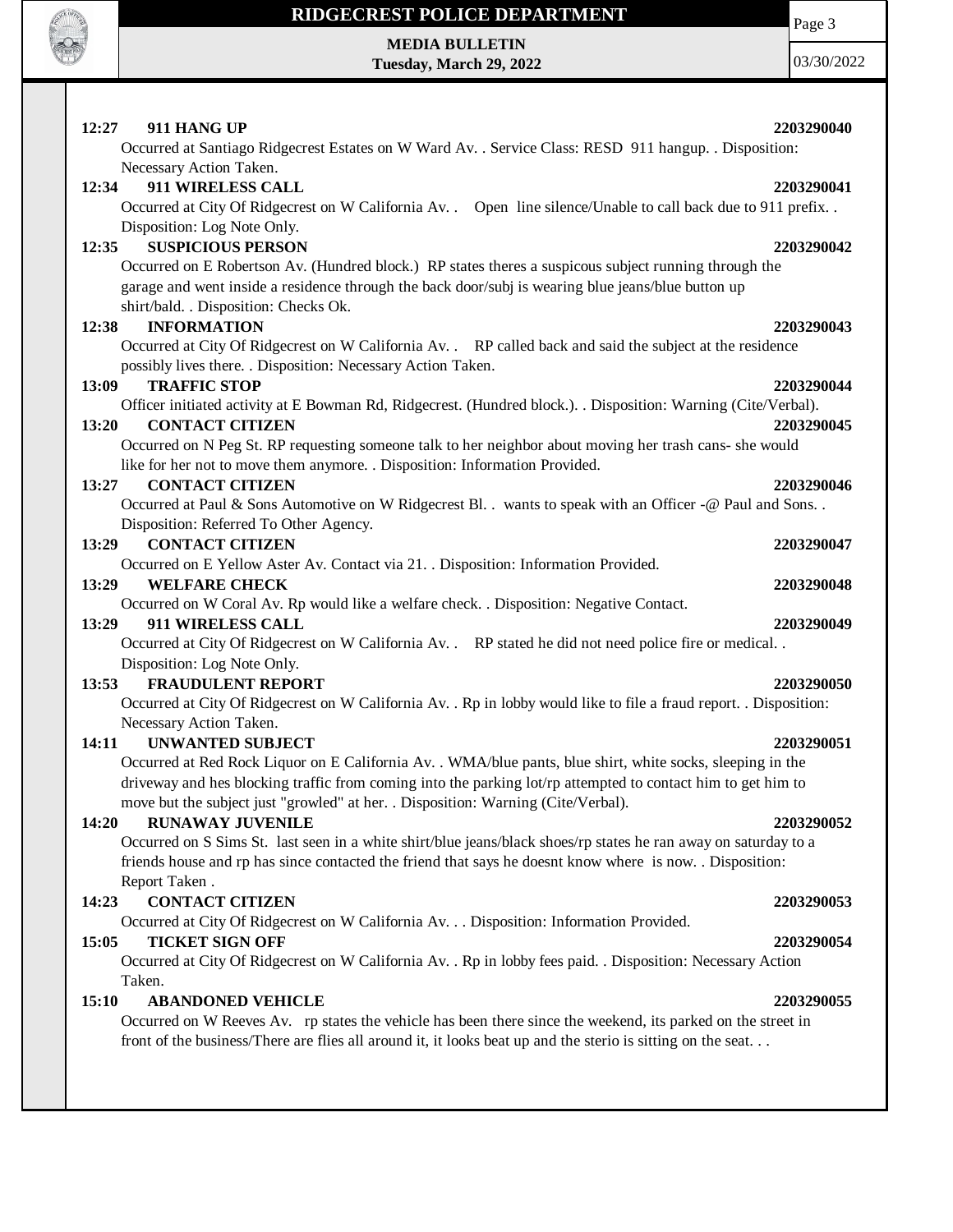

Page 4

**MEDIA BULLETIN Tuesday, March 29, 2022**

| 15:32<br>911 HANG UP                                                                                                    | 2203290056 |
|-------------------------------------------------------------------------------------------------------------------------|------------|
| Occurred on Johnston Av. RP states hes been alone for a couple hours. . Disposition: Referred To Other                  |            |
| Agency.                                                                                                                 |            |
| <b>FOUND NARCOTICS</b><br>15:34                                                                                         | 2203290057 |
| Occurred at Super 8 Motel on S China Lake Bl.                                                                           |            |
| <b>CONTACT CITIZEN</b><br>15:37                                                                                         | 2203290058 |
| Occurred at City Of Ridgecrest on W California Av. . RP in the lobby wants to speak with an Officer. .                  |            |
| Disposition: Negative Contact.                                                                                          |            |
| <b>ACO CALL</b><br>15:44                                                                                                | 2203290059 |
| Officer initiated activity at Murray Middle School, E Drummond Av, Ridgecrest. Loose dog. . Disposition:                |            |
| Animal Control Handled.                                                                                                 |            |
| <b>SUSPICIOUS CIRCUMSTANCES</b><br>15:52                                                                                | 2203290060 |
| Occurred at Department Of Motor Vehicles on W Perdew Av. . RP states theres a customer trying to transfer a             |            |
| vehicle that is getting a DOJ stop on it. . Disposition: Necessary Action Taken.                                        |            |
| <b>UNWANTED SUBJECT</b><br>15:57                                                                                        | 2203290061 |
| Occurred at Red Rock Liquor on E California Av. . WFA from earlier is still on scene and wont leave/rp states           |            |
| she is now harrassing kids in the area and "growling" at them. . Disposition: Necessary Action Taken.                   |            |
| 16:08<br><b>ACO CALL</b>                                                                                                | 2203290062 |
| Officer initiated activity at W Felspar Av, Ridgecrest. . Disposition: Animal Control Handled.                          |            |
| 16:21<br><b>ACO CALL</b>                                                                                                | 2203290063 |
| Officer initiated activity at W Las Flores Av/N Inyo St, Ridgecrest. Xpat for loose dog. . Disposition: Animal          |            |
| Control Handled.                                                                                                        |            |
| 16:28<br><b>ACO CALL</b>                                                                                                | 2203290064 |
| Officer initiated activity at N Fairview St, Ridgecrest. Follow up on dog bite. . Disposition: Animal Control           |            |
| Handled.                                                                                                                |            |
| 911 WIRELESS CALL<br>16:41                                                                                              | 2203290065 |
| Occurred on W Willow Av. Open line/Rustling noises in background. . Disposition: Checks Ok.                             |            |
| <b>REPOSSESSION</b><br>16:51                                                                                            | 2203290066 |
| Occurred on S Richmond Rd. . Disposition: Necessary Action Taken.                                                       |            |
| 16:52<br><b>VEHICLE RELEASE</b>                                                                                         | 2203290067 |
| Occurred at City Of Ridgecrest on W California Av. Disposition: Necessary Action Taken.<br>16:53<br><b>REPOSSESSION</b> |            |
|                                                                                                                         |            |
|                                                                                                                         | 2203290068 |
| Occurred on N Gold Canyon Dr. . Disposition: Necessary Action Taken.                                                    |            |
| 16:54<br><b>REPOSSESSION</b>                                                                                            | 2203290069 |
| Occurred on W Atkins Av. . Disposition: Necessary Action Taken.                                                         |            |
| <b>ACO CALL</b><br>17:12                                                                                                | 2203290070 |
| Occurred on W Ward Av. RP states a gray and a white pitbull just tried to attack him. Disposition: Necessary            |            |
| Action Taken.                                                                                                           |            |
| <b>FOLLOW UP</b><br>17:15                                                                                               | 2203290071 |
| Officer initiated activity at S Holly Canyon Dr, Ridgecrest. (Hundred block.). . Disposition: Follow Up                 |            |
| Completed.                                                                                                              |            |
| 17:22<br><b>FOUND PROPERTY</b>                                                                                          | 2203290072 |
| Occurred at American Towing & Recovery on W Graaf Av. . RP states someone just came and picked up a                     |            |
| stolen and recovered vehicle and there was a pipe left behind. . Disposition: Necessary Action Taken.                   |            |
| 18:36<br><b>EXTRA PATROL</b>                                                                                            | 2203290073 |
| Occurred on S Heather Ct. RP stating male came to his door looking for "Rocky"/asked RP for ride                        |            |
| wma/bro/hair/beard/khaki pants late 20's<br>requesting expat. . Disposition: Information Received.                      |            |
|                                                                                                                         |            |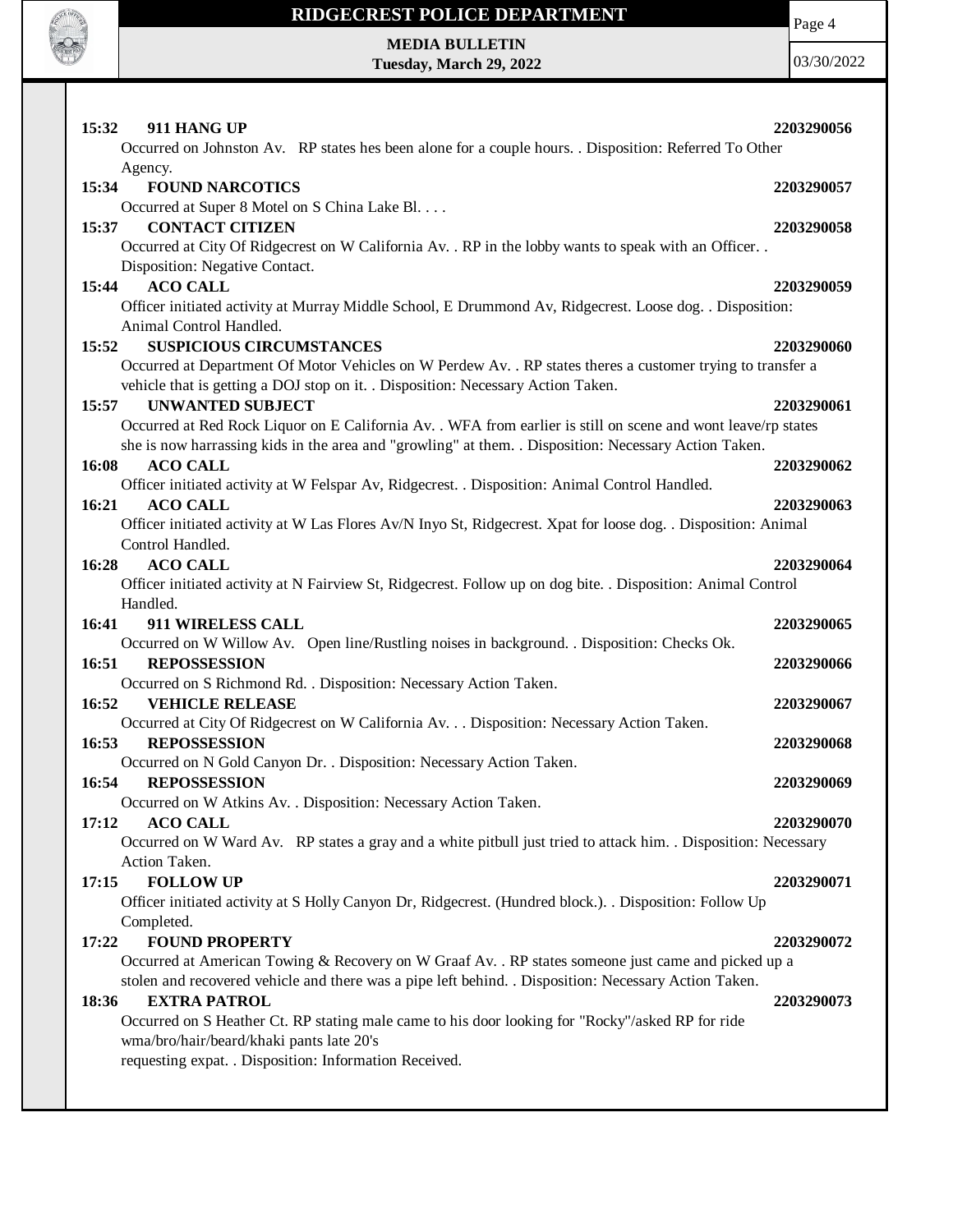

# **RIDGECREST POLICE DEPARTMENT MEDIA BULLETIN**

**Tuesday, March 29, 2022**

| 18:46<br><b>INFORMATION</b>                                                                                                                    | 2203290074 |
|------------------------------------------------------------------------------------------------------------------------------------------------|------------|
| Occurred on N Sierra View St. . Disposition: Information Provided.                                                                             |            |
| <b>INFORMATION</b><br>19:01                                                                                                                    | 2203290075 |
| Occurred at City Of Ridgecrest on W California Av. Disposition: Information Received.                                                          |            |
| <b>SUSPICIOUS VEHICLE</b><br>19:11                                                                                                             | 2203290076 |
| Occurred on N Norma St. 4d sedan/silver/3 windows broken out/parked by mail boxes. . Disposition: Checks                                       |            |
| Ok.                                                                                                                                            |            |
| 19:20<br><b>FOLLOW UP</b>                                                                                                                      | 2203290077 |
| Officer initiated activity at American Dream Auto Sales, E Ridgecrest Bl, Ridgecrest. . Disposition: Follow Up                                 |            |
| Completed.                                                                                                                                     |            |
| 911 WIRELESS CALL<br>19:35                                                                                                                     | 2203290078 |
| Occurred at City Of Ridgecrest on W California Av. . Cellular E911 Call: Hangup. . Disposition: Log Note Only.<br>19:49<br><b>TRAFFIC STOP</b> | 2203290079 |
| Officer initiated activity at Corny's Shoe Store, N China Lake Bl, Ridgecrest. . Disposition: Warning                                          |            |
| (Cite/Verbal).                                                                                                                                 |            |
| 20:10<br><b>EVALUATION</b>                                                                                                                     | 2203290080 |
| Occurred on W Plumblossom Ct. Cellular E911 Call: RP stating he's locked out of his house/having mental                                        |            |
| breakdown. . Disposition: Negative Contact.                                                                                                    |            |
| <b>ACO CALL</b><br>20:15                                                                                                                       | 2203290081 |
| Occurred on E Wilson Av. Dead cat in front of residence. . Disposition: Animal Control Handled.                                                |            |
| <b>FOLLOW UP</b><br>20:15                                                                                                                      | 2203290082 |
| Officer initiated activity at City Of Ridgecrest, W California Av, Ridgecrest. . Disposition: Follow Up                                        |            |
| Completed.                                                                                                                                     |            |
| 20:45<br><b>INFORMATION</b>                                                                                                                    | 2203290083 |
| Occurred on W Robertson Av. Reporting that the neighbors are smoking and that she is allergic to tobacco                                       |            |
| and marijuana smoke/log note only. . Disposition: Information Provided.                                                                        |            |
| <b>WELFARE CHECK</b><br>21:00                                                                                                                  | 2203290084 |
| Occurred on W Sydnor Av. Cellular E911 Call: 2nd day in a row RP has called 9-1-1 asking operator to call                                      |            |
| someone for a ride. . Disposition: Gone Prior to Arrival.                                                                                      |            |
| 21:09<br><b>BIKE CHECK</b>                                                                                                                     | 2203290085 |
| Officer initiated activity at W Drummond Av, Ridgecrest. (Hundred block.). . Disposition: Warning                                              |            |
| (Cite/Verbal).                                                                                                                                 |            |
| <b>TRAFFIC STOP</b><br>21:37                                                                                                                   | 2203290086 |
| Officer initiated activity at E Coso Av, Ridgecrest. (Hundred block.). Disposition: Warning (Cite/Verbal).                                     |            |
| <b>FOLLOW UP</b><br>21:46                                                                                                                      | 2203290087 |
| Occurred on E Ridgecrest Bl. Has FU info/1021. . Disposition: Negative Contact.                                                                |            |
| <b>DISTURBANCE - MUSIC</b><br>21:47                                                                                                            | 2203290088 |
| Occurred on W Boston Av. Loud music complaint/WANTS TO SIGN CA!!. . Disposition: Necessary Action                                              |            |
| Taken.                                                                                                                                         |            |
| 21:53<br><b>SUSPICIOUS CIRCUMSTANCES</b>                                                                                                       | 2203290089 |
| Occurred on N China Lake Bl. Report of approx 3 subs around a red ford fusion and red infinity behind                                          |            |
| building. . Disposition: Unable To Locate.                                                                                                     |            |
| <b>INFORMATION</b><br>22:13                                                                                                                    | 2203290090 |
| Occurred on W Ward Av. . Disposition: Information Received.                                                                                    |            |
| 22:26<br><b>TRAFFIC STOP</b>                                                                                                                   | 2203290091 |
| Officer initiated activity at W Wilson Av, Ridgecrest. (Hundred block.). Disposition: Warning (Cite/Verbal).                                   |            |
| <b>REPOSSESSION</b><br>22:27                                                                                                                   | 2203290092 |
| Occurred on W Upjohn Av. Owner aware. . Disposition: Log Note Only.                                                                            |            |
|                                                                                                                                                |            |